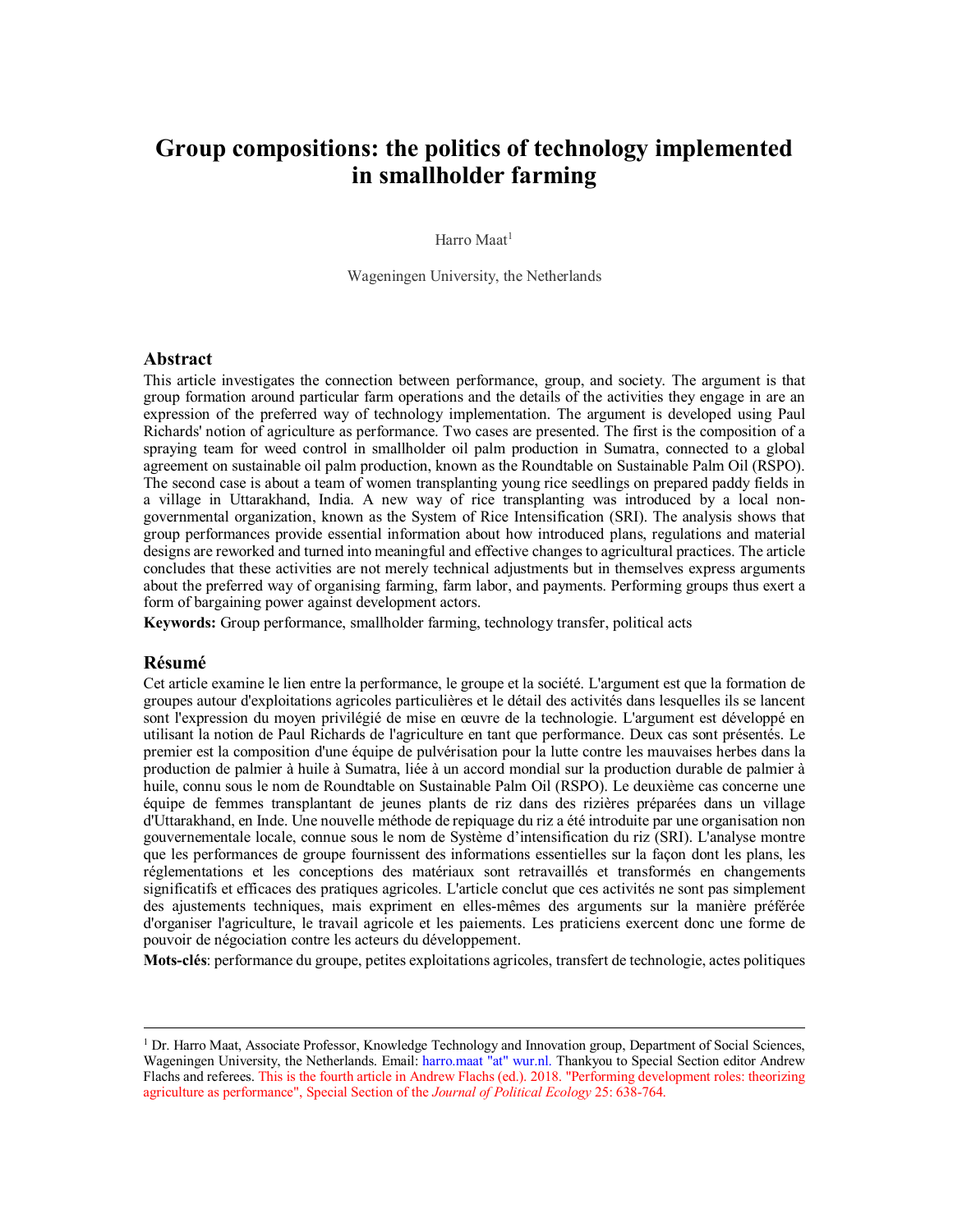### **Resumen**

La noción de "agricultura como performance" captura la improvisación en el éxito de las operaciones agrícolas. Por tanto, el argumento del performance hace hincapié en las particularidades de la improvisación y habilidades dirigidas a las operaciones agrícolas. El papel de la interacción social y formación de grupos es esencial para la expresión y empleo de las habilidades de improvisación. Este artículo investiga las conexiones que hay entre performance, grupos y sociedad. Se desarrolla un marco conceptual de los rasgos esenciales de los grupos performativos: la coordinación de actividades, las particularidades de la situación en que las actividades se realizan, así como el proceso de aprendizaje. Como ejemplo, dos casos se analizan bajo este marco. El enfoque es en cómo las recién introducidas descripciones del trabajo resultan en un grupo performativo particular. El primer trabajo de grupo presentado es un equipo de aspersión para el control de maleza en una pequeña productora de aceite de palma, conectada al mismo tiempo a un acuerdo global de producción sustentable de aceite de palma, conocido como Mesa Redonda de Aceite de Palma Sustentable (RSPO). El segundo caso es sobre un equipo de mujeres que trasplantan plantas de semillero de arroz en arrozales preparados en la villa de Uttarakhand, en India. Un nuevo método de trasplante de arroz fue introducido por una organización local no gubernamental, conocida como Sistema de Intensificación del Cultivo del Arroz (SRI). El análisis muestra que los performances de grupo proveen una información esencial sobre cómo planes, regulaciones y diseño de materiales que son introducidos, son reformulados y convertidos en prácticas agrícolas que resultan tanto significativas como efectivas.

**Palabras clave**: Actuación grupal, pequeños agricultores, transferencia de tecnología, actos políticos

### **1. Introduction**

This article addresses the crucial role of group activity in agriculture. Stressing the importance of collectives and groups in agriculture seems to state the obvious. Rural sociologists focus on farm communities, the farm household is a key unit of analysis for agricultural economists, and in agricultural extension group-based transfer of knowledge is the norm. The social formations commonly used in sociology and economics are co-produced by the underlying theories and typically based on statistical aggregates (Douglas and Ney 1998; Latour 2005; Porter 1995). Policies and projects for rural development work with the same categories as the basis for interventions. Agricultural extension strategies, for example, typically work with groups for the convenience of information dissemination (Isubikalu 2007). Underlying this is a behavioural model of individual decision-making based on information processing (Hoffmann, 2007). An alternative understanding of groups, rooted in social anthropology, is the emergence of collective values and shared beliefs through joint activity in a specific situation (Collins 2004). The argument developed here is that group formation and group confirmation through shared activities is an important addition to existing notions of collective action in rural development and the powers at play in agricultural change.

Agriculture comprises of a variety of activities that are enhanced by collective action. The way farm operations establish the collective is a key component of a performative understanding of agriculture. The concept of agriculture as a performance is comes from Paul Richards (1989, 1993), who emphasizes the improvisational character of agricultural work. Rural development planners and designers of agricultural technologies, Richards argues, assume that engaging in an activity is about the application of preconceived plans, existing in the mind as memorized rules and abstract schemata. Instead, farm operations evolve as a response to the specific conditions at hand. The 'knowledge', i.e. the capacity of a farmer, is better understood as embodied experience, expressed in skilful acts. The performance argument thus stresses the improvisational and skill-based character of farm operations. Richards used the analogy of a musical performance to emphasize that farmers, like musicians, have to respond to a variety of details that come with the particular setting in which the performance takes place. The reference to musical performance helpfully clarifies the way activity is sustained in group interaction.

Playing in a band or orchestra requires the skills to master the instrument as well as the capacity to attune to fellow musicians and respond to the gestures of the conductor. Musicians also interact with the stage and scenery in which they perform, including anticipating and reacting to the audience. These interactions together result in what Tim Ingold (1993: 160) called "the achievement of resonance." A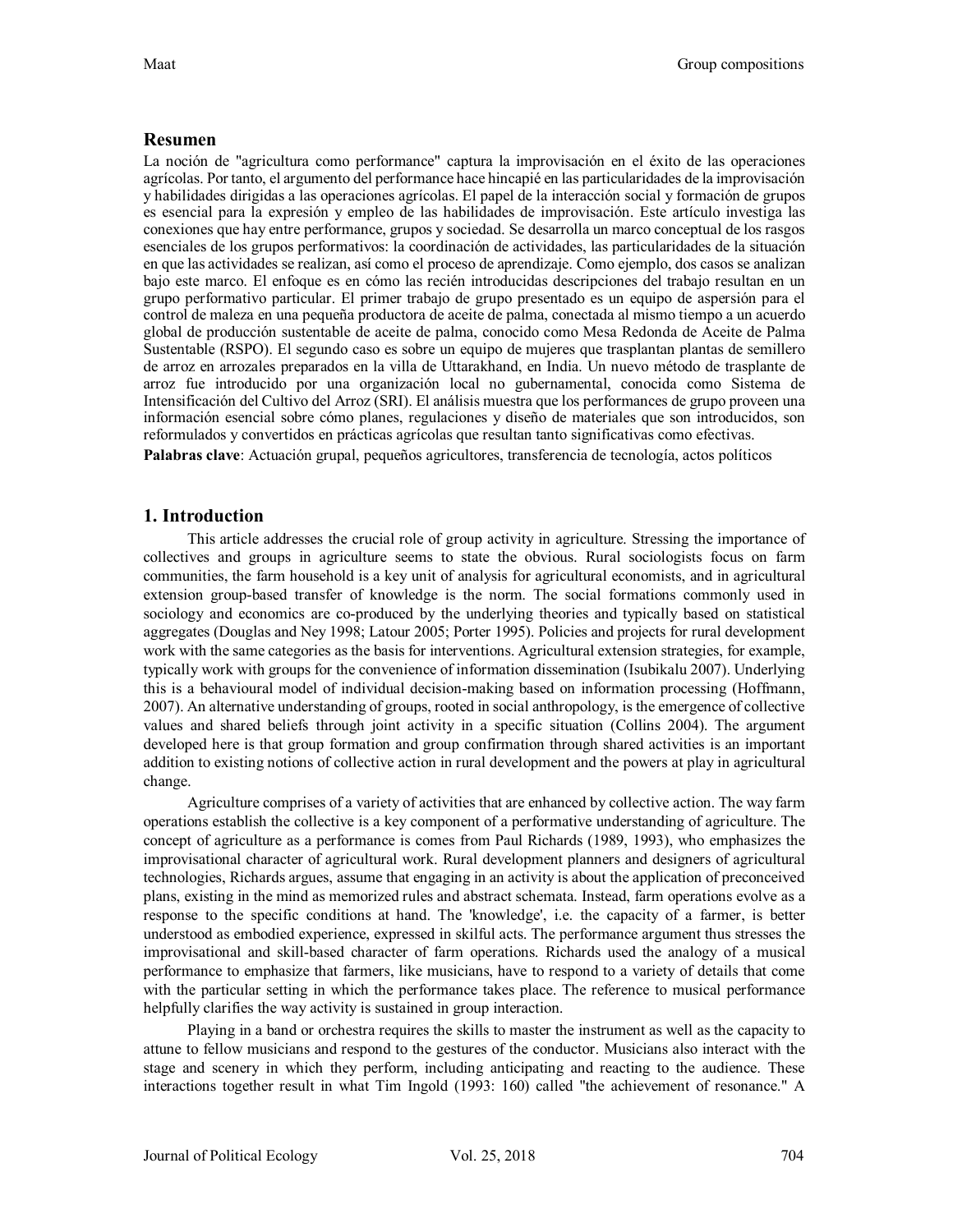performance, more generally understood as a shared operational practice, constitutes the collective. Ingold (ibid.) contends that "in the resonance of movement and feeling stemming from people's mutually attentive engagement, in shared contexts of practical activity, lies the very foundation of sociality." In his writings about the civil war and post-war reconstruction in Sierra Leone, Richards showed how ritual performances are interwoven with strategic goals and practical achievements, empowering collective action (e.g. Richards 2005; 2007).

The interconnectedness between group and activity is taken up here to get a better understanding of how groups of farm workers respond to new instructions and material implements based on policies and technological designs. Moreover, the way performing groups adjust to and 'enact' introduced innovations within a specific context creates a 'technopolitical sphere' (Winner 1995) where performing groups state their claims. In other words, more than merely adjustments and alterations of the provided instructions, a performing group is 'technical democracy in action' (Callon, Lascoumbes and Barthes 2001). The outcomes of group performances provide important lessons for policy makers and researchers about the feasibility and overall impact of proposed plans in designed innovations.

After elaborating on the technopolitics of group performance, the article presents two cases of groups reworking introduced innovations. The first case is about a group of workers in a cooperative smallholder oil palm scheme in Sumatra, Indonesia and in the second case involves following a team of rice farmers in Uttarakhand, India. These two cases are presented to show some of the common patterns emerging in group performances in different environments and in response to very different kinds of introduced changes to these practices. The specific tasks presented here, as performed by the two different groups, are both part of a wider set of tasks, fully presented and analysed in the two mentioned thesis reports.

#### **2. The social and technical interaction of performing groups**

The success of a musical performance is generally measured by the applause received from the audience. An audience to a musical band is hardly ever a random collection of people who managed to get a ticket. For professional bands and orchestras, the concert hall will be predominantly filled by fans, who may know the performing musicians quite well. Amateur bands, orchestras or choirs active in local communities typically have an audience dominated by family and friends. In both cases, however, the connections and relationships represent a social network out of which the performing group is composed. In other words, the connection between performing musicians and audience is how performers relate to wider society (Flachs and Richards 2018). Although all sorts of communication between performers and audiences are possible, the essence of the relationship is the performance itself. The performance, therefore, is essential for both the interaction between members of a performing group and the interaction between performing group and wider society. Projected on rural development and technology introduction in agricultural settings, this requires an analytical focus on the coordination of activities, the situation in which activities take place, and the change process attached to activities.

Performing groups emerge through shared activity (Collins 2004; Harrington and Fine 2006). The relationship between activity and group is reciprocal. Bands, teams, and task forces are effective in getting things done and, vice versa, affinity between group members is established through common achievements. An important component of group formation is symbolic activity, establishing and confirming social bonds in a predominantly normative way. This is the domain of ritual action central in the work of Durkheim (1995 [1912]) and Collins (2004). There is a thin line between rituals and the more practical goals of collective action. Both instrumental and ritual group activities confirm group affinity. Group affinity is perhaps less prominent in social theory, but equally crucial. Purposively achieving certain tasks in a particular environment creates mutual commitment and therewith establishes group identity (Harrington and Fine 2006; McFeat 1974). In agrarian settings, many farm operations that require collective action start or end with ritual acts (Lansing 1985; Sen *et al*. 2017). More generally, all forms of agriculture, including 'high-tech' industrial farming, contain elements of ritual initiation and confirmation (Richards 2004).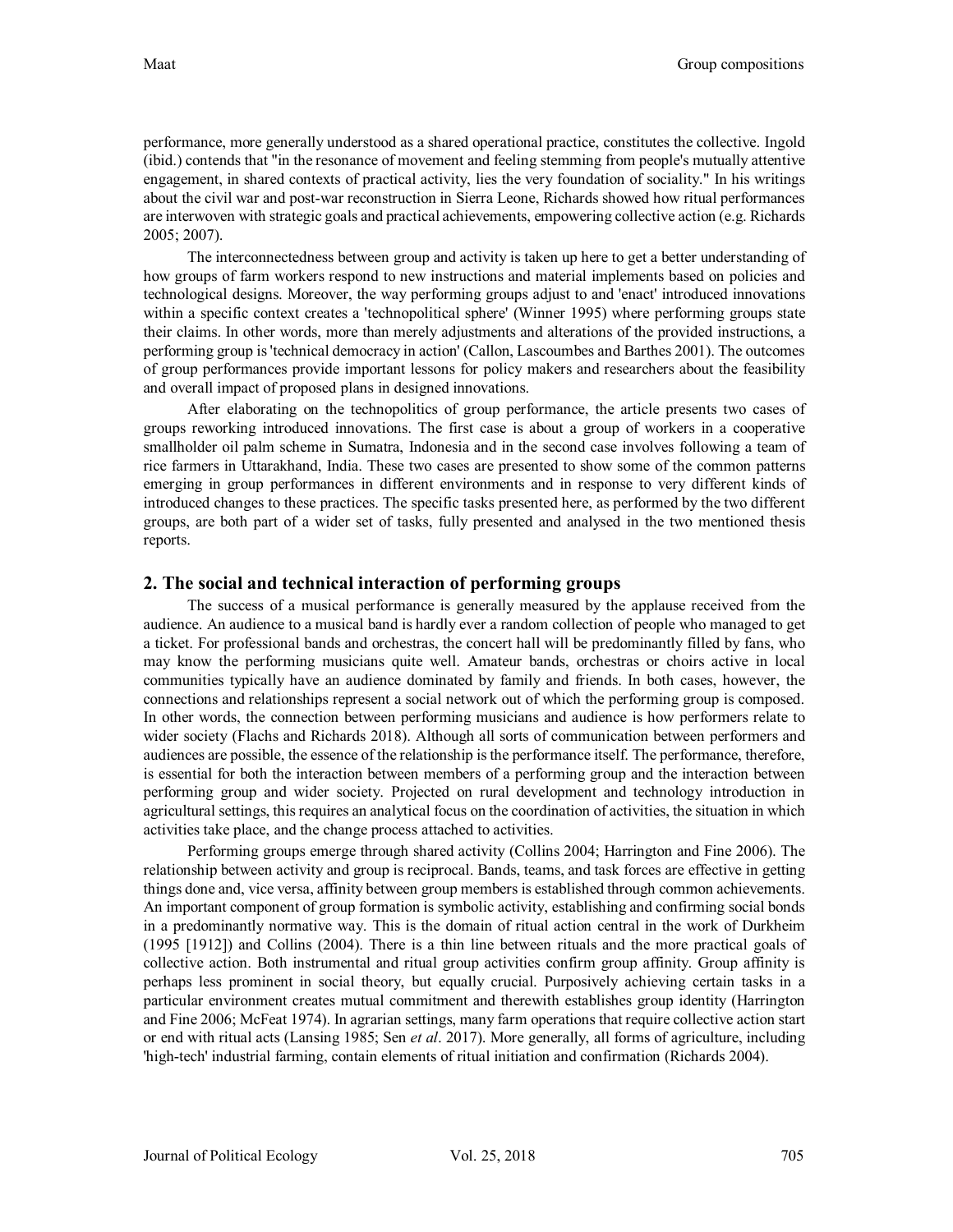Individuals need coordination to move around in a specific situation, which may appear to be merely a physiological coordination between sensory perception, the brain, and muscles. However, these basic human skills are inherently social. The techniques of the body, as Marcel Mauss called them, acquire meaning and thereby a distinct cultural character through social interaction (Schlanger 2006). The social significance of 'individual' activities that require basic bodily skills often escapes our attention. The same applies to tasks that involve interactions with material objects and simple tools (Dant 2007). Most tasks are part of a wider set of tasks. The significance of coordination and shared meaning becomes more apparent when looking at task sets, mostly performed by several people. Sequential tasks form an operational chain (Lemonnier 1992) and sets of sequential and parallel tasks are what Tim Ingold (1993) calls a taskscape. Effective manoeuvring in a taskscape or successful progression through an operational chain is what characterises a successful group. Vice versa, groups increase in coherence and status when task ordering and task coordination lead to desired outcomes (McFeat 1974; Sigaut 2002). These insights provide a useful socio-technical definition of farming. Depending on what crops are grown and what animals are reared, a farm is a taskscape in which the bio-rhythms of crops and livestock set the beginning and end of specific operational chains.

The task performance of a group or individual is always connected to a specific setting or task environment. The task environment facilitates performances in interaction. The notion of affordances (Gibson, 1979) captures the process in which a (natural) environment changes in functionality and value, depending on which humans (Gibson writes about organisms more generally) engage with the environment. What may appear as merely a tract of forest becomes a variety of different forest-like spaces through the way it is used and perceived by various groups of citizens (Macnaghten and Urry 2000). Such different users and uses may coexist peacefully but may also be a cause for conflict. Todd Crane (2010) describes how two groups of agropastoralists in Mali try to avoid conflicts over farmland and pastures in the same geographical space. Because the two groups have different social and cultural traditions, they hold different values about the ecologies and how to operate effectively in what appears to be a two-in-one socioecological space. The notion of affordances is equally helpful to understand the way tools, machines, and other human-made objects are put to use in a task environment. For specific objects introduced from elsewhere, in a process generally referred to as technology transfer, affordances indicate a connection between user-environments and the work of designers and planners (Glover *et al*. 2017; Pfaffenberger 1992). Designers and planners have the task, working in environments known as studios, laboratories, and research institutes, to project a particular (future) interaction between objects and user groups into particular user settings. Such plans (Suchman 1987) or scripts (Latour 1992) can change the affordances in a variety of user settings but never predefine how they play out.

Agricultural development projects, connecting the user environments of rural communities with the design environments of designers and planners, imply a process of social interaction and technical change. As new affordances appear, user groups engage in a process of learning and reskilling to achieve the set goals. Groups are typically effective in learning because communication, response, and feedback between members is conducive to processing information (McFeat 1974). Projects introducing new technical inputs and proposing new farming methods create space for group learning processes through a variety of means, such as farmer field schools and learning alliances (Flor *et al*. 2016; Isubikalu 2007). Development agencies, public or private, feed the group learning process with new information. Such information is never merely technical or otherwise impartial but based on particular ambitions and interests (Stone 2016). When different agencies provide information with diverse or even contradictory ambitions and interests, this may lead to disruption and even de-skilling (Stone 2007, 2010). However, performing groups have the capacity to oppose the changes proposed by development agencies through reconfiguration (Glover *et al*. 2017). In line with Richards' argument for performative participation (2007), such reconfigurations should be seen as an expression of community values. The performance is the means by which groups employ their power to change the course of action. The characteristics and potential of performing groups are an important but understudied phenomenon in rural development. At the end of the article possible reasons for this neglect are discussed. In what follows two examples are provided of group performance in different contexts.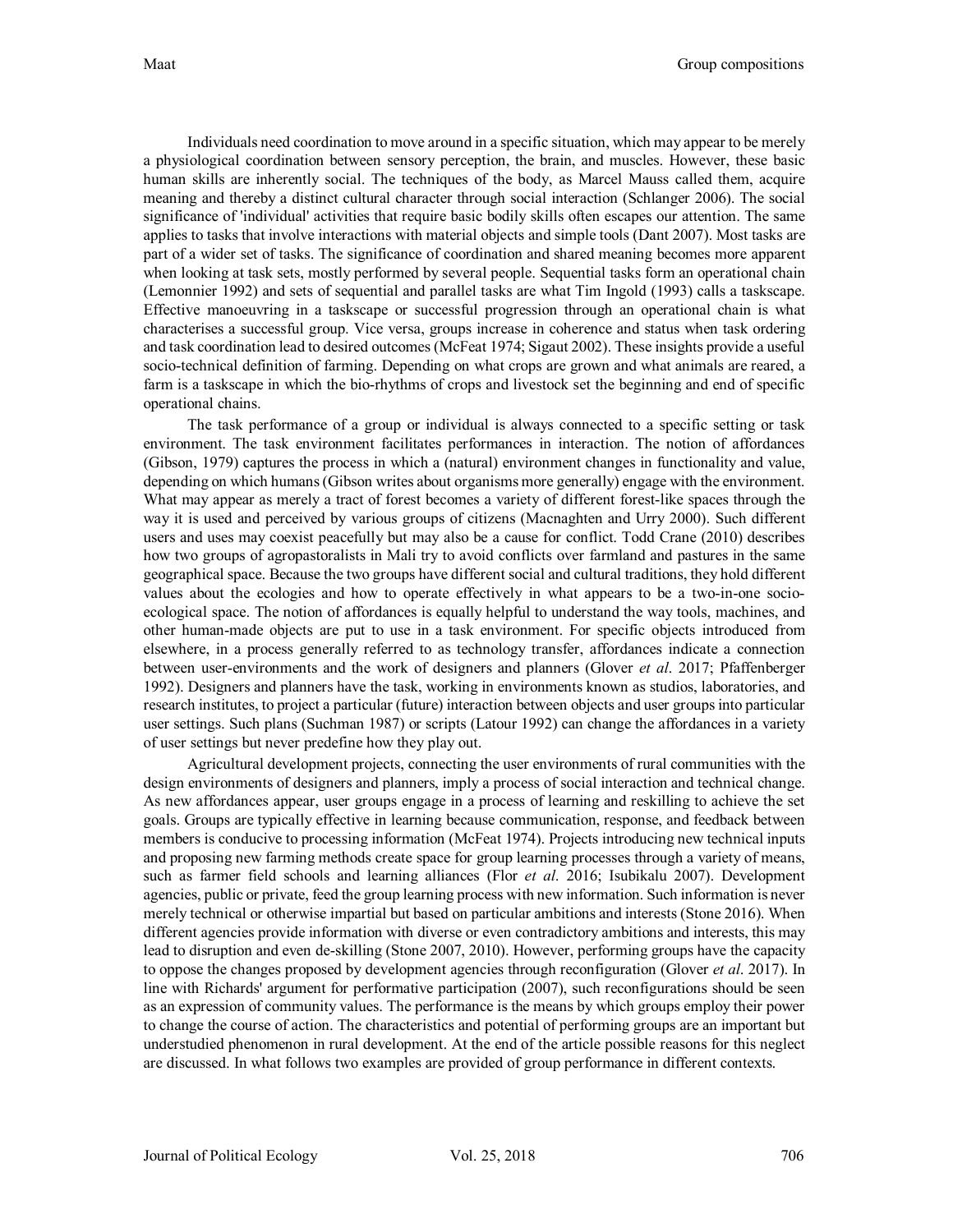# **3. Methods**

Technography is an obvious and adequate approach to study technology used by groups. The focus of technography is on the interaction between humans and tools within a particular setting (Richards 2004; Sigaut 2002). The essence of technography is empirical observation. Taking photographs and video filming are helpful tools alongside interviews (Gore *et al*. 2002). Technography was used in both studies presented here. The methodological design was set up around key farming activities. The author was involved in the study design, analysis, and writing of both case studies. The actual data collection in the field was by Lisnawati for the oil palm case and for the rice case by Debashish Sen. The first case is taken from a study among smallholder oil palm farmers in Sumatra, Indonesia. A project lead by an international team of experts introduced improved practices for fertiliser application, weed management, pruning, and harvesting. The oil palm farmers were all members of a cooperative, coordinating the introduction of the improved practices. What is presented here are the results from observing a team of workers recruited for weeding. These workers formed a spraying team that was supposed to work with new guidelines for spraying herbicides, the common weeding practice. An elaborate version of the results, including a study of a team of harvesters, is presented in Lisnawati's Master's thesis (2017).

The second example is a case study from a group of farm workers transplanting rice. Here too, improved practices were introduced by a local non-governmental organization (NGO). The NGO was backed by an international network of organizations promoting the System of Rice Intensification (SRI). The introduced SRI practices comprised the way seedlings were grown and transplanted, water management, weeding and fertiliser application. Results presented here are about the transplanting activities, observed over two subsequent seasons in a village in Uttarakhand, India. The presented material was part of a larger study on the implementation of the SRI practices in three different villages in Uttarakhand (Sen 2016). The Indian workers transplanting the rice seedlings and the Indonesian workers spraying oil palm fields were all women. The gendered nature of the work is likely an important element of the group dynamics that evolved, but this was not a specific focus of the studies.

## **4. Spraying teams for sustainable oil palm production**

The first task group presented is a spraying team for weed control in smallholder oil palm production. The work of the team was linked to a global debate on oil palm and sustainable production through an agreement between multinational companies, international NGOs and a large number of national organizations and companies, known as the Roundtable on Sustainable Palm Oil (RSPO). The organization stemming from the agreement has its headquarters in Switzerland and offices in Malaysia and Indonesia, the world's largest producers of palm oil. According to the RSPO website, they have certified 19% of global oil palm production.[2](#page-4-0) The standards are specified, implemented and monitored by local organizations. However, the RSPO organization has limited means to ensure local organizations follow the set standards (Gilbert 2012; Ruysschart and Selles 2014). The focus here is how set standards trickle down to the field level, in particular the way guidelines for herbicide spraying are put to practice in a smallholder oil palm scheme in Sumatra, Indonesia.

The smallholder palm oil schemes on Sumatra are organized through village level cooperatives (*Koperasi Unit Desa*) united in the Amanah Association, which received the RSPO certification. The guidelines they set for spraying are basic rules for safe application of the toxic chemicals. Part of the rules are about safe storage of the chemicals and equipment, including dealing with empty containers and other waste material. Other rules are about proper spraying, including promoting sprayer safety through wearing protective clothing, minimizing ineffective spraying through assessment of what chemicals are needed in what dosage, and avoiding contamination by staying away from open water and cleaning equipment in designated spots only (Figure 1). To ensure these rules are followed, the cooperatives created specialised spraying 'team units' (*Tim Unit Semprot*). The activities of one such team, operational in three villages in the Pelalawan District of Riau Province, Sumatra, were followed for two weeks.

ł

<span id="page-4-0"></span><sup>2</sup> [https://rspo.org/about/impacts,](https://rspo.org/about/impacts) assessed 11 January, 2018.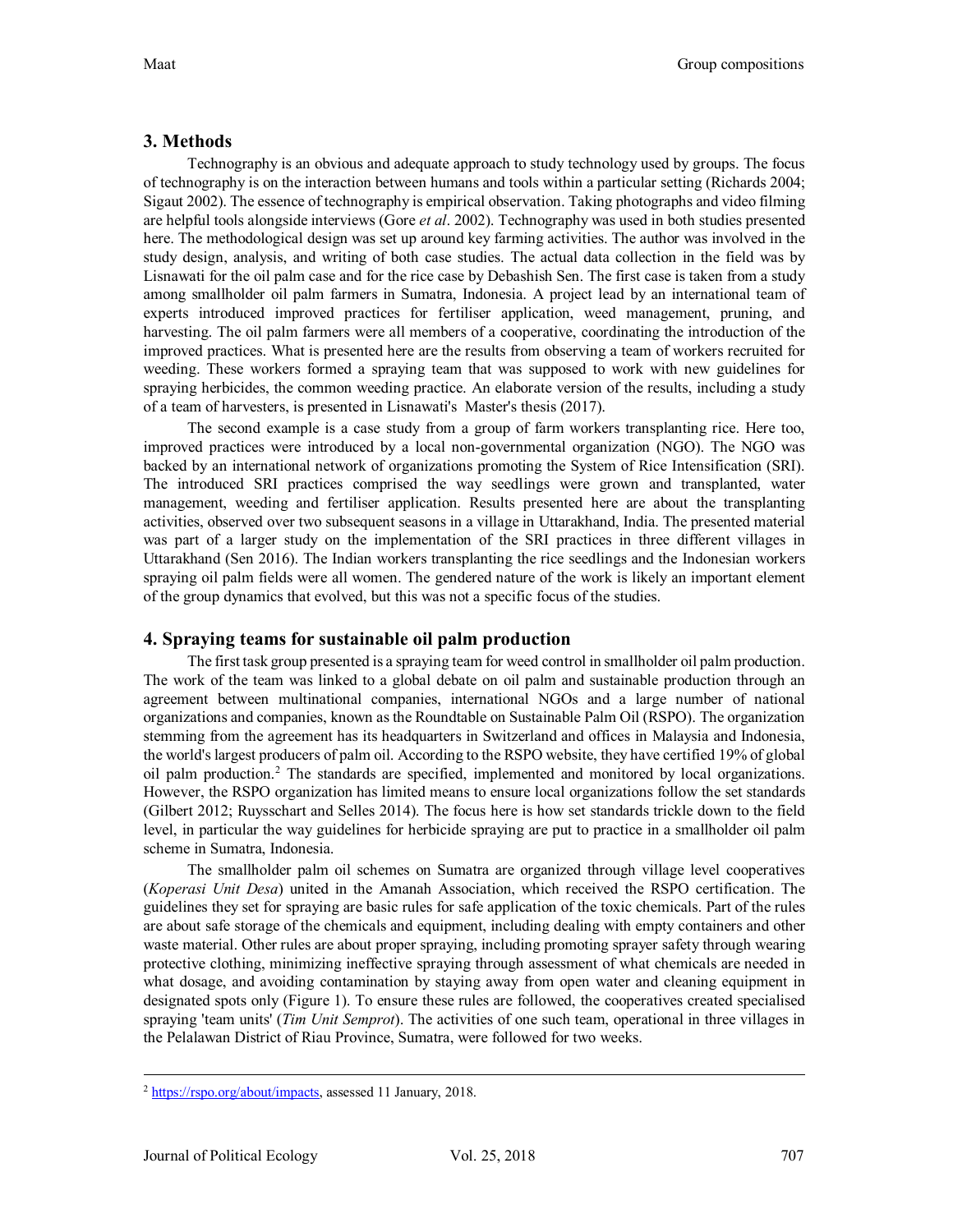

Figure 1: Spraying palm oil in Sumatra.

Each spraying team has a daily target of four *kavlings*, a unit with variable size but on average about 2 hectares of oil palm. From early morning until noon, each *kavling* is covered by two sprayers. Each team ideally consists of twelve sprayers, a team leader (*mandor*), and a driver, although group size varies. The sprayers, all women, have no fixed contracts or regular working schedules. They may have other jobs too, including being hired as sprayers directly by farmers. To reach the daily performance target, at least seven sprayers are needed, along with the *mandor* and driver. A representative of the cooperative and an administrator who handles the bookkeeping are frequently present, but they not essential to getting the spraying finished. In case only the minimum number of seven sprayers are there, the *mandor* always consults the women to find out if they want to work. The low number requires an extra effort to cover the four *kavlings* for which they do not get paid extra.

The driver usually picks up the women around 6.30 in the morning. An early start is preferred so that the team can be finished before lunch. However, late arrival of the car was very common and the women often complained about the 'lazy' driver. The *mandor* comes with a separate car, bringing the equipment, a tank of water and food. The team has a quick breakfast before starting. The *mandor* does a round through the fields first, to observe the intensity and types of weeds that are there. According to the instructions, the *mandor* should do this inspection on the day before the team starts spraying. Given the distances between spraying locations some *mandor*s consider this to be too much hassle. Based on his observations, the *mandor* decides on the type and dosage of herbicides. There are guidelines and formulas for calculating dosage and volume-to-field ratios. On none of the occasions observed did the *mandor* use any of these formulae but instead determined dosage and volumes from his direct observation. There were more guidelines that were followed up by improvisation. Cleaning the spraying equipment, for example, should be done at an allocated spot, preventing leakage of chemicals. However, when the sprayers stopped working, mostly caused by debris in the nozzle, the women solved this on the spot. That implied partly dissembling the sprayer, resulting in leakage of the solution and direct contact between the solution and the woman's skin.

Three different chemicals are used: glyphosate, better known as Roundup and locally called *racun kuning*; triclopyr, which is sold under the trade name Garlon; and paraquat or gramoxone. Roundup is used to control narrow-leaved weeds, Garlon for the more woody and broadleaved plants. A common weed treated with Garlon is *anak kayu* (Clidemia hirta). Paraquat essentially kills most weeds instantly but is not used by preference. One major reason the spraying teams are created is to apply these very toxic herbicides in a responsible way. One of the instructions was to keep chemicals separate. When different types of weeds are found, which is usually the case, the same field has to be walked through twice, in parallel by two sprayers or sequentially by the same sprayer applying the appropriate chemical to the spots where particular weeds prevail. After several attempts to make this work, the *mandor* and agricultural advisor from the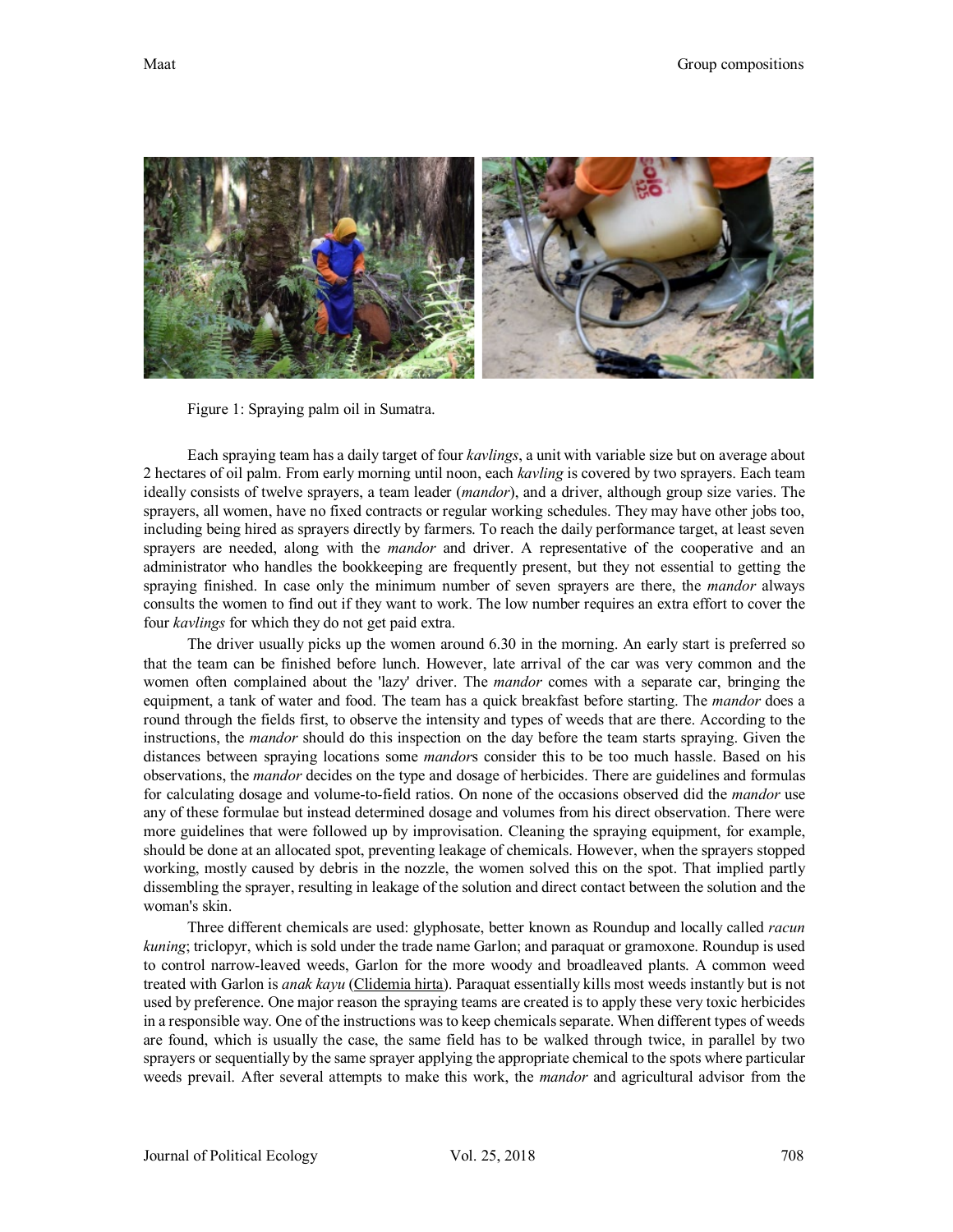cooperative considered this too complicated and decided to work with mixtures of different chemicals, mostly Roundup and Garlon. Adding herbicide to the water-filled spraying containers, carried by the women like a backpack, is supposed to be done by the *mandor*. The water is taken for the tank on the car and the driver assists in this. Most of the time sprayers filled their own container, especially when refilling after their first round. When fields stretched out far, they took a flagon of herbicide and an empty bucket which they filled from a nearby stream or drain to refill their spray container. As they were pressed to get the work done, the amount of herbicides poured into the container was usually not measured carefully.

The sprayers have their names written on their spraying container. The first to get her container filled is expected to walk to the farthest lane and to start spraying. The others follow suit, each taking the next lane between the palm trees. In principle, there is a fixed schedule allocating sprayers to lanes but because the number of sprayers fluctuates, the schedule has to be improvised each day. Moreover, the sprayers often end up with an empty container before they reach the end of their path. The *mandor* explained that, as rule of thumb, a full container of 15 litres should be enough for 14-16 trees when weeds are dense and 18-20 trees for less weedy parts. Originally the marking of the beginning and endpoints was done with coloured cloths. A sprayer puts a blue cloth on the ground to flag where she began, yellow to flag where she stopped halfway, and red at the end of a finished lane. When the field was fully completed the *mandor* went to collect the cloths before moving to the next field. However, in most cases some sprayers are finished and move on to the next field while others are still spraying the first field. The *mandor* is then very busy organising the movements between fields. Collecting the cloths delayed the process and they stopped using them. Instead, when a sprayer finishes her container, she uproots a weed or breaks a fresh palm leaf to mark where she stopped.

The smallholders own one or two *kavlings*, so a spraying team serves several farmers each day. How much a farmer pays depends on the amount of herbicides used and the number of sprayers. Payment is done either directly or through the cooperative. Farmers are free to use the service of the spraying team. Some smallholders hire-in sprayers who also work for the cooperative teams. Others have the spraying done by the same people helping in other jobs, such as fertiliser application and harvesting. For the farmer, hiring one or two sprayers directly is cheaper than the price they pay to the cooperatives' spraying teams, paying fewer workers at a higher hourly rate. For the same reason, women prefer to be hired as sprayers directly, which is the reason why the spraying teams are often smaller than the preferred size.

## **5. Transplanting rice under SRI**

The second case is about a team of women in Phalenda, a village in Uttarakhand, India. Their set task was to transplant young rice seedlings on prepared paddy fields (Figure 2). A central component of this new rice cultivation method, known as the System of Rice Intensification (SRI), was to increase the space between rice plants. The SRI principles were first compiled in in the 1980s by Fr. Henri de Laulanié, a Jesuit priest who was trained in agronomy and worked in Madgascar (Glover 2011). SRI received international attention after publications by Norman Uphoff (1999, 2003) and Willem Stoop (Stoop *et al*. 2002), who portrayed SRI as a scientific breakthrough in agronomy. Although rice scientists contested these claims, SRI was taken up in the work packages of many rural development NGOs across the rice-growing regions of Asia and some areas in Africa and Central America (Berkhout and Glover 2015). SRI was introduced in several villages located in the Himalaya foothills of Uttarakhand by the Mount Valley Development Association (MVDA), a regional NGO.

The MVDA worked with the farmers in Phalenda through what they call self-help groups, consisting of a number of households who collaborate in applying the introduced material inputs and instructions. The set of instruction that SRI comprised of concerns the handling of seedbeds, the small plots where seedlings are grown, the water management of the fields, the planting pattern, weed control and fertiliser application. The key task we focus on is to transplant very young seedlings, of about 8-15 days old, in a grid pattern specified of 25 by 25 centimetres. The instructions for the seedbed are to make sure the young seedlings can be taken out without damage. The changed water management prevents the young seedlings being washed away and, later on in the growing season, allows mechanical weeding and soil aeration to have a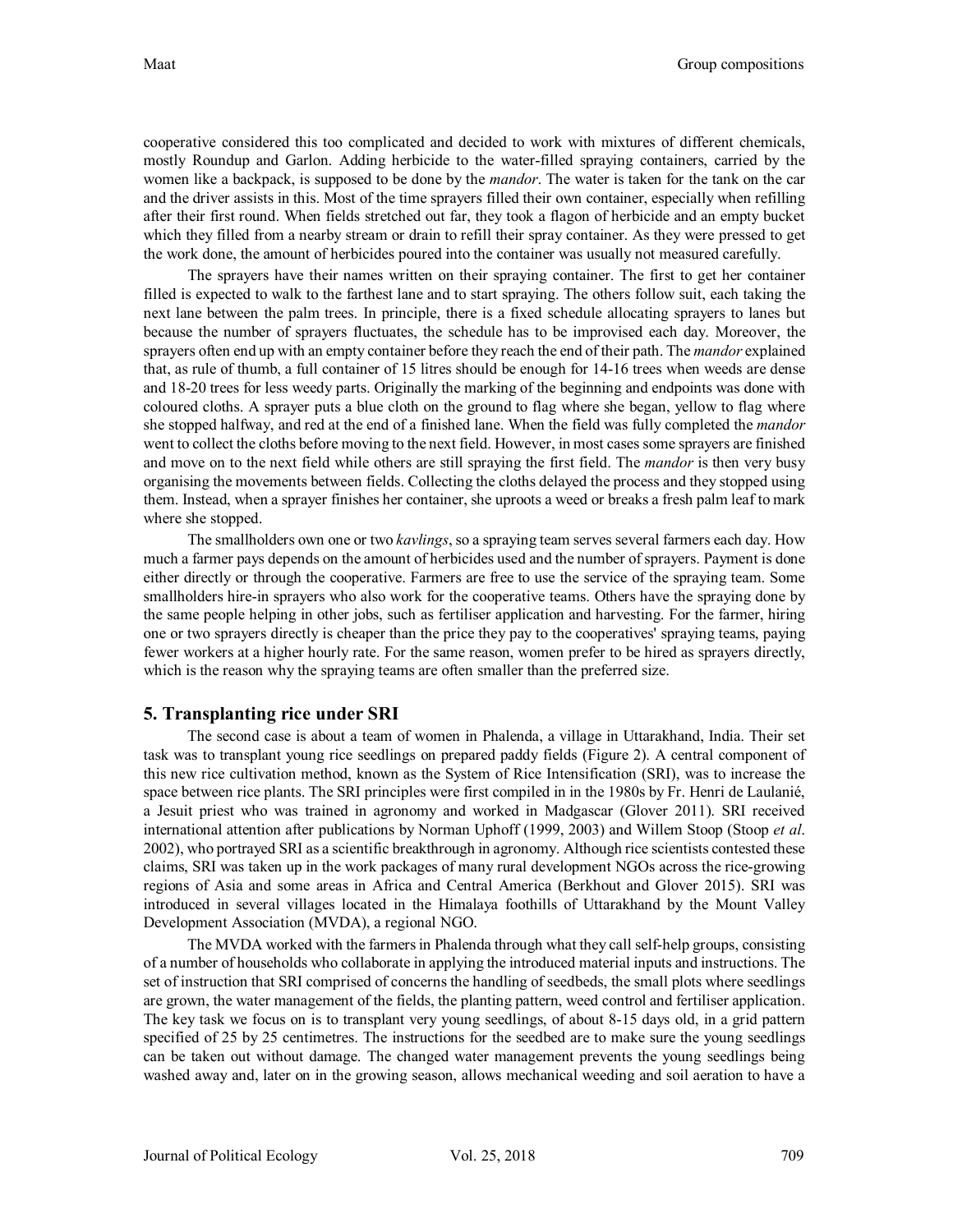

Figure 2: Rice growing according to the System of Rice Intensification (SRI) method in Phalenda, Uttarakhand, India.

The group transplanting the rice is called a *padiyal*. A *padiyal* is mostly composed by women of two or three households having their fields close to each other as few farm households have enough members to arrange all the work themselves. The periods of transplanting coincides with a school holiday period, allowing kids to participate. Family members from outside the village also come over to assist in the transplanting. A *padiyal* typically transplants a number of fields sequentially and group composition may change as they progress along the ready-made fields. Transplanting requires a watered, ploughed and levelled field. Few farmers own bullocks, so a team of bullocks typically ploughs many different fields. Transplanting is thus part of a wider taskscape and operational chain at the start of the season.

The new instructions for water management and marking out the grid pattern, part of the introduction of SRI, required a rearrangement of the sequential field preparation and transplanting tasks. For ploughing, a preferred water table of several centimetres facilitates the breaking of the soil and levelling. However, for the marking to be visible on the soil and to avoid the young seedlings being washed away, the fields needed to be drained after ploughing. This takes a day or two, and for some fields can last up to three days. Commonly, farmers cut out an opening on a bund to allow the water to flow out. As fields are connected, the drainage of one field is the irrigation for the next, lower field. Draining a field also implied watching the bunds and avoiding water from higher fields from flowing or leaking in. Also, rains could easily spoil a careful drainage plan. For these reasons, the timing of notifying the women to start transplanting was disconnected from the moment of ploughing. Occasionally women initially told to come to form a *padiyal* were sent home or to other places because fields were not sufficiently drained.

The marking was done by the contact person of the MVDA, called a Village Resource Person, usually the village head or another leading farmer. In Phalenda, this person marked over 70 of the 95 plots where SRI was applied. A device with six bent iron blades on a T-shaped handle was dragged through the muddy field, creating six parallel lines. This was repeated until the entire field was marked out and then the same operation was done once more at a ninety degree angle to create the grid pattern. Depending on the size of the field, this took from several minutes up to an hour. The women then entered the field to insert the seedlings at the points where the lines crossed. Usually two or three older women were busy uprooting the rice sprouts from the seedbed, putting them in baskets to be carried to the fields where transplanting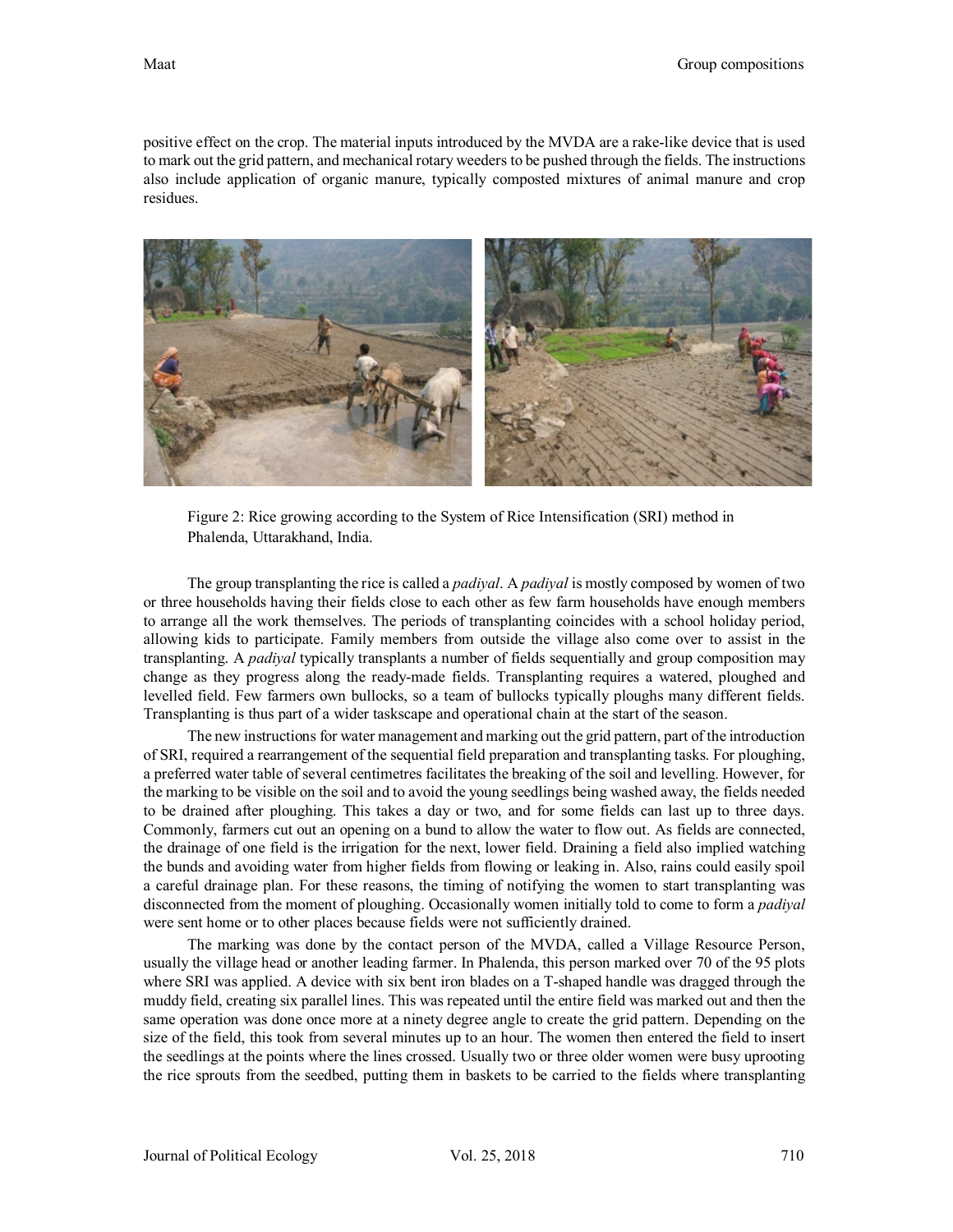took place. Although the lead farmer was in charge of marking, the women had to indicate when they were ready to transplant, creating an on-demand work schedule for him to serve the different *padiyals*. To speed up the work, sometimes only half of the marking was done, creating a line pattern instead of the required grid pattern.

The extra time it took to do grid marking was not the only reason for this. The women considered the transplanting on specific spots, where the lines crossed, too demanding. It required close attention to coordinate where to put the seedling. Also, stepping in the muddy field to fetch a new bunch of seedlings or changing lines could easily wipe out the cross points. Following marked lines was more convenient as locating the seedlings on the lines meant women could progress through the field next to each other at a regular pace. Every now and then the decision to do line marking or grid marking was made in a brief discussion between the *padiyal* woman and the Village Resource Person. Another reason given for this was that it facilitated weeding. The rotary weeder used for this was pushed through the lanes created by the planting pattern. Line planting required only one go with the weeder, but grid planting doubled the work. On one occasion we observed, this discussion took place in the presence of two members of MVDA field staff. When they heard that the women preferred line transplanting, they intervened and told them to do grid marking. The women followed this instruction, but overall line marking dominated over grid marking.

The change of the transplanting performance, brought about by marking the fields, affected the activity more substantially. The marking, line or grid, required a whole new way of moving through fields. In fields where SRI was not applied, women typically started in one corner of the field, inserting rice seedlings in the mud as far as the arm could reach, then stepping back and filling the next space in reach. In this way, the field was filled in semi-circular patches, gradually moving backwards across the field without stepping on the planted seedlings. In the SRI trainings, the women were told to move forward instead of backwards. Every woman was supposed to cover three to six lines, depending on their preferred reach. By moving forward, they could look ahead to avoid stepping on the crossing points. That also prevented them from stepping on the seedlings behind them. Moving across the field in this way worked for a line or a grid pattern. Women typically all started at the same moment, dividing up the number of lines they would cover and then move forward. Some teams worked at a very similar pace, moving to the next set of planting lines together. More commonly, some women moved faster and each took up a new set of lines when reaching the end of the field.

The new work pattern increased the flexibility of the number of women in a *padiyal*. The extra waiting time due to the drainage and marking of the fields resulted in an overall increase in the size of the transplanting teams. It was quite common to see transplanting starting with three or four women, increasing up to eight or ten women working in the same field, and concluding when women who had finished gradually moved out. Typically older women would stop somewhat earlier, not necessarily quitting the work entirely but moving to lighter tasks by joining the uprooting of seedlings or transport of seedlings. Young children also would transplant one or two lines, move up and down with the baskets of seedlings or fetching water for the others. The MVDA gradually accepted that they could not control these dynamics. They became less strict in prescribing grid transplanting and reformulated the instructions to recommend marking the fields 'at least in one direction.'

### **6. Discussion and conclusion**

The two cases presented, independent as they are, show a very similar pattern of rearrangements made to tasks and group formation. Proposed changes to agricultural production, designed in settings remote from the context of application, reach a particular task environment as a set of moral and material incentives for groups to rearrange themselves in response to the rearrangement of tasks. The reordering of tasks thus reorders the group. In both examples, the group reordering was based on a predefined social organization. In the case of the spraying team, the group was defined by the cooperative and based on the set goal of applying spraying instructions. The group hardly ever reached the preferred number of twelve sprayers, as a combined effect of task performance and the connection with the wider taskscape of palm oil production. In the SRI example, the predefined group was based on the existing practice of rice farming.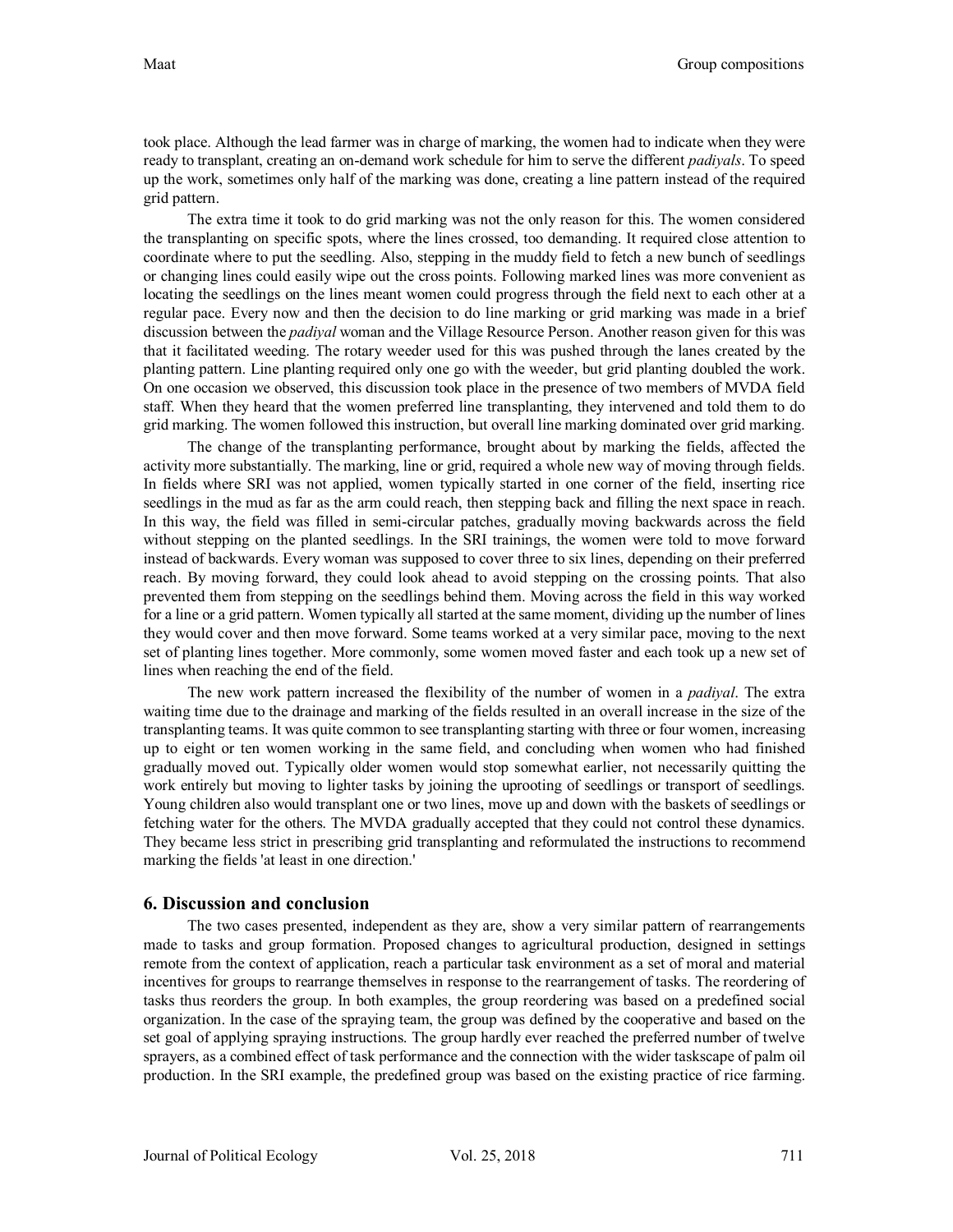Although some women did not want to use the new way of transplanting in their field, the main change in the group composition was based on a change in timing of transplanting, as a result of the required marking and drying of the fields.

The focus on the interaction between group formation, task, and the wider setting provides a more profound understanding of the notion of performance. The examples suggest a useful distinction between the improvisational character of task *preparation* and improvisation in task *accomplishment*. The latter is the kind of improvisation that is generally attributed to the individual skill of the performer, responding to unexpected and other things happening along the way. This is the kind of improvisation that may be done primarily tacitly (Gore *et al*. 2012), for example oil palm sprayers running into problems with clogged-up nozzles and cleaning them, or the woman who transplants an extra row when another team member drops out. This is not to say that this is strictly individual capacity at work. Noting or observing the disturbance and responding to it is interactional in itself, and may be followed by complementary responses from team members. The improvisation linked to task preparation is about inspecting the stage, checking the instruments and looking ahead of the task. In both cases, this was visible most prominently when the team moved between fields. Team members inspect the situation and anticipate certain events, for example a long walk back with an empty sprayer. Improvisation in task preparation typically involves a deliberation about what to do best, for example a conversation with the lead farmer about line or grid marking of the field.

Task preparation and task accomplishment are ways in which a group relates, through a variety of connections, to more remote planners and designers. This connection is different from how other organizational forms, such as cooperatives or farmers' groups, relate to wider society. These latter types of organizations are defined in terms of the more generic interest of their members. The cooperative of the oil palm farmers in Sumatra played a role in introducing new farming practices, similar to the role of the selfhelp group in Phalenda. These are organizational forms created to facilitate interactions between members, organizations, and individuals. Cooperatives typically arrange scale benefits for their members by purchasing inputs and selling farm produce. This is a predominant and well-functioning role within fully commercialized production systems (Jelsma *et al*. 2017), like the one operated by the oil palm farmer. A cooperative, and similar member organizations, can have substantial group bargaining power vis-a-vis traders and other actors (Bonano *et al*. 2017). As the examples made clear, these groups also process information and, thereby, reconfigure newly introduced farm methods. What, then, can be concluded about these interactions and the bargaining position with respect to introduced technologies?

In his book about the early years of the Green Revolution, Nick Cullather shows that the newly created high-yielding rice variety IR-8 conveyed a strong message about the powers of Western technology to Asian observers. During the Vietnam War the Americans set up an experimental farm growing IR-8 to showcase the affluence of food that US-style modernization had to offer. Technology, Cullather explains, is "an argument in the form of an object" (2010: 159). A similar point is made by Paul Richards about the ritual acts people engage in when important decisions have to be made. Extending the argument to a seed distribution project, Richards (2007: 22) asserts that the act of seed exchange between rural Sierra Leoneans in itself expressed the preferences for how that project should be implemented. Taken together, these two points make clear that the way groups implement introduced technologies contains an argument directed toward the organizations that propose new ways of working. Performing groups convey messages in their acts, and through their acts they exert a form of bargaining power. This power should not be underestimated as it can seriously thwart the projects and plans of developing agencies (Scott 1985). Moreover, in many places farmers have an option to escape from the ambitions of development agencies and develop their own form of production (Hazareesing and Maat 2016). In the two cases presented, the arguments expressed by the performing groups were not just about technical details and the pace of implementation but also about preferred ways of organising farm operations, labor conditions and payments. Moreover, the groups expressing these arguments were not the formal organizations, the cooperative of oil palm smallholders in Sumatra and the self-help group of Uttarakhand farmers, but groups organized around particular farm operations. The implementation of technology thus requires an understanding of what performing groups are, and what they do.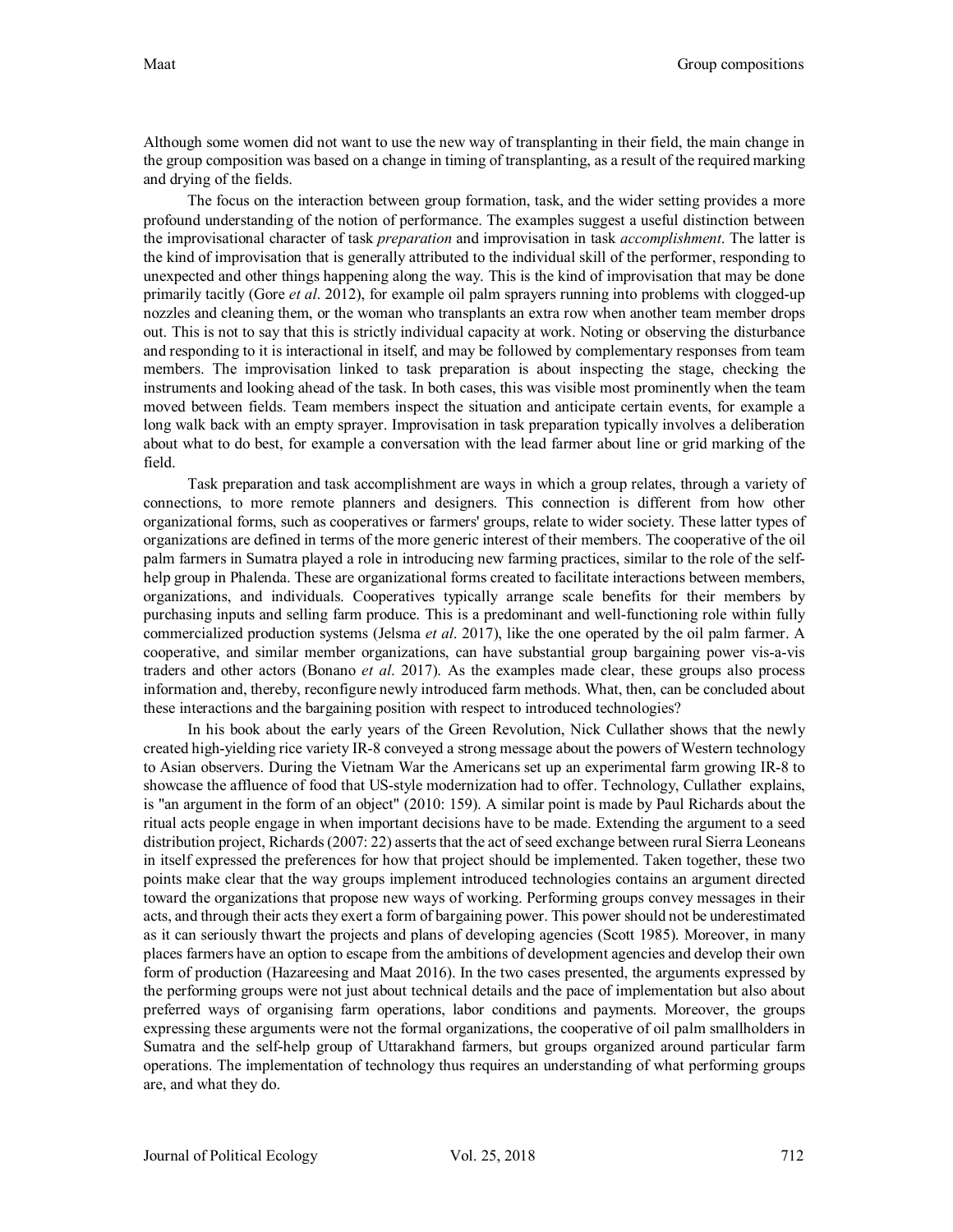#### **References**

- Berkhout, E. and D. Glover. 2015. On-farm impact of the System of Rice Intensification (SRI): evidence and knowledge gaps. *Agricultural Systems* 132(1): 157-166.
- Bonanno, A., C. Russo and L. Menapace. 2017. Market power and bargaining in agrifood markets: a review of emerging topics and tools. *Agribusiness* 34(1): 6-23.
- Callon, M., P. Lascoumes and Y. Barthe. 2001. *Acting in an uncertain world: an essay on technical democracy*. Cambridge: MIT Press.
- Collins, R. 2004. *Interaction ritual chains*. Princeton: Princeton University Press.
- Crane, T.A. 2010. [Of models and meanings: cultural resilience in social–ecological systems.](https://www.ecologyandsociety.org/vol15/iss4/art19/) *Ecology and Society* 15(4): 19.
- Dant, T. 2007. The 'pragmatics' of material interaction. *Journal of Consumer Culture* 8(1): 11-33.
- Douglas, M. and S. Ney. 1998. *Missing persons: a critique of the social sciences*. Berkeley and Los Angeles: University of California Press.
- Durkheim, É. 1995 [1912]. *Elementary forms of religious life*. Tran. K. Fields. New York: Free Press.
- Flachs, A. and P. Richards. 2018. Playing development roles: the political ecology of performance in [agricultural development.](https://journals.uair.arizona.edu/index.php/JPE/article/view/23089) *Journal of Political Ecology* 25: 638-646.
- Flor, R.J., C. Leeuwis, H. Maat and M. Gummert. 2016. Rice postharvest learning alliance in Cambodia: comparison of assumptions and implementation of a network approach. *Journal of Development Effectiveness* 8(4): 489-507.
- Gibson, J.J. 1979. *The ecological approach to visual perception*. Boston: Houghton Mifflin.
- Glover, D. 2011. Science, practice and the System of Rice Intensification in Indian agriculture. *Food Policy* 36(6): 749–755.
- Glover, D., J-P. Venot and H. Maat. 2017. On the movement of agricultural technologies: packaging, unpacking and situated reconfiguration. In Sumberg, J. (ed.). *Agronomy for development; the politics of knowledge in agricultural research*. London: Routledge. Pp. 14–30.
- Gore, G., G. Rix-Lievre, O. Wathelet and A. Cazemajou. 2012. Eliciting the tacit: interviewing to understand bodily experience. In Skinner, J. (ed.) *The interview: an ethnographic approach*. London: Berg. Pp. 124-142.
- Harrington E.B. and G.A. Fine. 2006. [Where the action is: small groups and recent developments in](https://works.bepress.com/brooke_harrington/13/download/)  [sociological theory.](https://works.bepress.com/brooke_harrington/13/download/) *Small Groups Research* 37(1): 4-19.
- Hazareesingh, S. and H. Maat 2016. *Local subversions of colonial cultures: commodities and anticommodities in global history*. Basingstoke: Palgrave Macmillan.
- Hoffmann, V. 2007. Five editions (1962-2003) of Everett Rogers's diffusion of innovations. Book Review. *The Journal of Agricultural Education and Extension* 13(2): 147-158.
- Ingold, T. 1993[. The temporality of the landscape.](https://quote.ucsd.edu/sed/files/2014/09/Ingold-Temporality-of-the-Landscape.pdf) *World Archaeology* 25(2): 152-174.
- Isubikalu, P. 2007. *Stepping–stones to improve upon functioning of participatory agricultural extension programmes: farmer field schools in Uganda*. Ph.D. dissertation. Wageningen: Wageningen University.
- Jelsma, I., M. Slingerland, K.E. Giller and J. Bijman. 2017. Collective action in a smallholder oil palm production system in Indonesia: the key to sustainable and inclusive smallholder palm oil? *Journal of Rural Studies* 54(1): 198-210.
- Lansing, J.S. 1987. Balinese "water temples" and the management of irrigation. *American Anthropologist* 89(2): 326-341.
- Latour, B. 1992. Where are the missing masses? The sociology of a few mundane artifacts. In W. Bijker and J. Law (eds.), *Shaping technology/building society: studies in sociotechnical change.* Cambridge, MA: The MIT Press, pp. 225-258.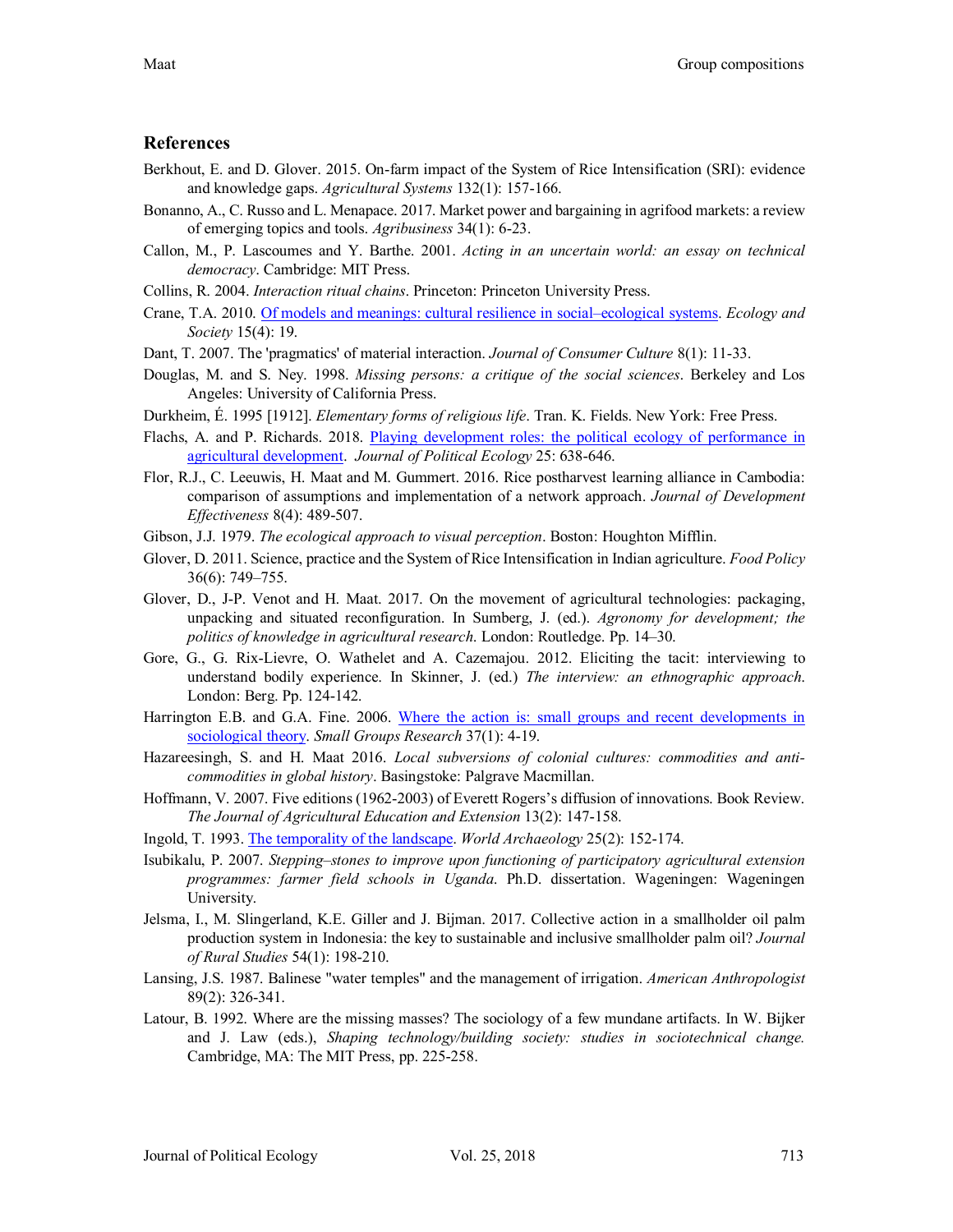- Latour, B. 2005. *Reassembling the social: an introduction to actor-network theory*. Oxford: Oxford University Press.
- Lemonnier P. 1992. *Elements for an anthropology of technology*. Anthropological papers, No.88. Ann Arbor: Museum of Anthropology, University of Michigan.
- Lisnawati, L. 2017. *Group dynamics: the relation between working system, membership change & leadership, and group performances in the realization of RSPO P&C in smallholder plantations.* M.Sc. Thesis. Wageningen: Wageningen University.
- Macnaghten, P. and J. Urry. 2000. [Bodies in the woods.](https://journals.sagepub.com/doi/abs/10.1177/1357034X00006003009?casa_token=2gZk6Atv-_EAAAAA%3A-9cDwAHgKH9ZbJKVq4vNUNZJ6YbHlj2G74JtTrxouRs__Q-RxKMaxoYoXdIhW4VsrJzZ7Ix2HzQw) *Body and Society* 6(3): 169-185.
- McFeat, T. 1974. *Small-group cultures*. New York: Pergamon Press.
- Pfaffenberger, B. 1992. [Social anthropology of technology.](https://www.annualreviews.org/doi/abs/10.1146/annurev.an.21.100192.002423?casa_token=rs7T_Y2DqjEAAAAA%3A57ztGNd9xOupZmvNgh5TDcuVW0vGtmorkfDftW6oMJmxf1zf4ubMItQTe6v9tUPe40Hv4RcBeone&journalCode=anthro) *Annual Review of Anthropology* 21(1): 491- 516.
- Porter T.M., 1995. *Trust in numbers: the pursuit of objectivity in science and public life*. Princeton: Princeton University Press.
- Richards, P. 1989. [Agriculture as a performance.](http://www.simonbatterbury.net/Richards%20Agriculture%20as%20performance%201989%20%28002%29.pdf) In R. Chambers, A. Pacey and L.A. Thrupp (eds.). *Farmer first: farmer innovation and agricultural research*. Rugby: Intermediate Technology Publications. Pp. 39–42.
- Richards, P. 1993. [Cultivation: knowledge or performance?](http://www.simonbatterbury.net/RIchards%20Cultivation%20K%20or%20performance%201993%20%28002%29.pdf) In M. Hobart (ed.). *An anthropological critique of development: the growth of ignorance*. London: Routledge. Pp. 61–78.
- Richards, P. 2004. Private versus public? Agenda-setting in international agrotechnologies. In Jansen, K. and S. Vellema. (eds.). *Agribusiness and society: corporate responses to environmentalism, market opportunities and public regulation*. London: Zed Books. Pp. 261–287.
- Richards, P. 2005. West-African warscapes: war as smoke and mirrors: Sierra Leone 1991-2, 1994-5, 1995- 6. *Anthropological Quarterly* 78(2): 377-402.
- Richards, P. 2007. [How does participation work? Deliberation and performance in African food security.](https://onlinelibrary.wiley.com/doi/abs/10.1111/j.1759-5436.2005.tb00406.x) *IDS Bulletin* 38(5): 21-35.
- Ruysschaert, D. and D. Salles 2014. Towards global voluntary standards: questioning the effectiveness in attaining conservation goals. The case of the roundtable on sustainable palm oil (RSPO). *Ecological Economics* 107: 438-446.
- Schlanger, N. 2006. *Marcel Mauss: techniques, technology and civilisation*. Oxford: Berghahn.
- Scott, J.C. 1985. *Weapons of the weak; everyday forms of peasant resistance*. New Haven: Yale University Press.
- Sen, D. 2016. *[How smallholder farmers in Uttarakhand reworked the system of rice intensification:](http://edepot.wur.nl/361917)  [innovations from sociotechnical interactions in fields and villages](http://edepot.wur.nl/361917)*. Ph.D. dissertation. Wageningen: Wageningen University.
- Sen D., H. Maat, D. Glover and C. Shambu Prasad. 2017. The introduction of SRI in Uttarakhand, India: [technopolitical mythologies and sociotechnical flexibility.](https://journals.openedition.org/anthropodev/595) *Anthropologie et Développement* 46(1) & 47(1): 101-127.
- Sigaut, F. 2002. Technology. In Ingold, T. (ed.) *Companion encyclopedia of anthropology: humanity, culture and social life*. London: Routledge. Pp. 420-459.
- Stone, G.D. 2007. [Agricultural deskilling and the spread of genetically modified cotton in India.](https://pages.wustl.edu/files/pages/imce/stone/stone480102.web_.pdf) *Current Anthropology* 48(1): 67-103.
- Stone, G.D. 2011. [Field versus farm in Warangal: Bt cotton, higher yields, and larger questions.](https://pages.wustl.edu/files/pages/imce/stone/wd2456.pdf) *World Development* 39(3): 387-398.
- Stone, G.D. 2016[. Towards a general theory of agricultural knowledge production: environmental, social,](https://pages.wustl.edu/files/pages/imce/stone/stone_2016_cafe_0.pdf)  [and didactic learning.](https://pages.wustl.edu/files/pages/imce/stone/stone_2016_cafe_0.pdf) *Culture, Agriculture, Food and Environment* 38(1): 5-17.
- Stoop W., N. Uphoff and A. Kassam. 2002. A review of agricultural research issues raised by the system of rice intensification (SRI) from Madagascar: opportunities for improving farming systems for resource-poor farmers. *Agricultural Systems* 71(1): 249-274.